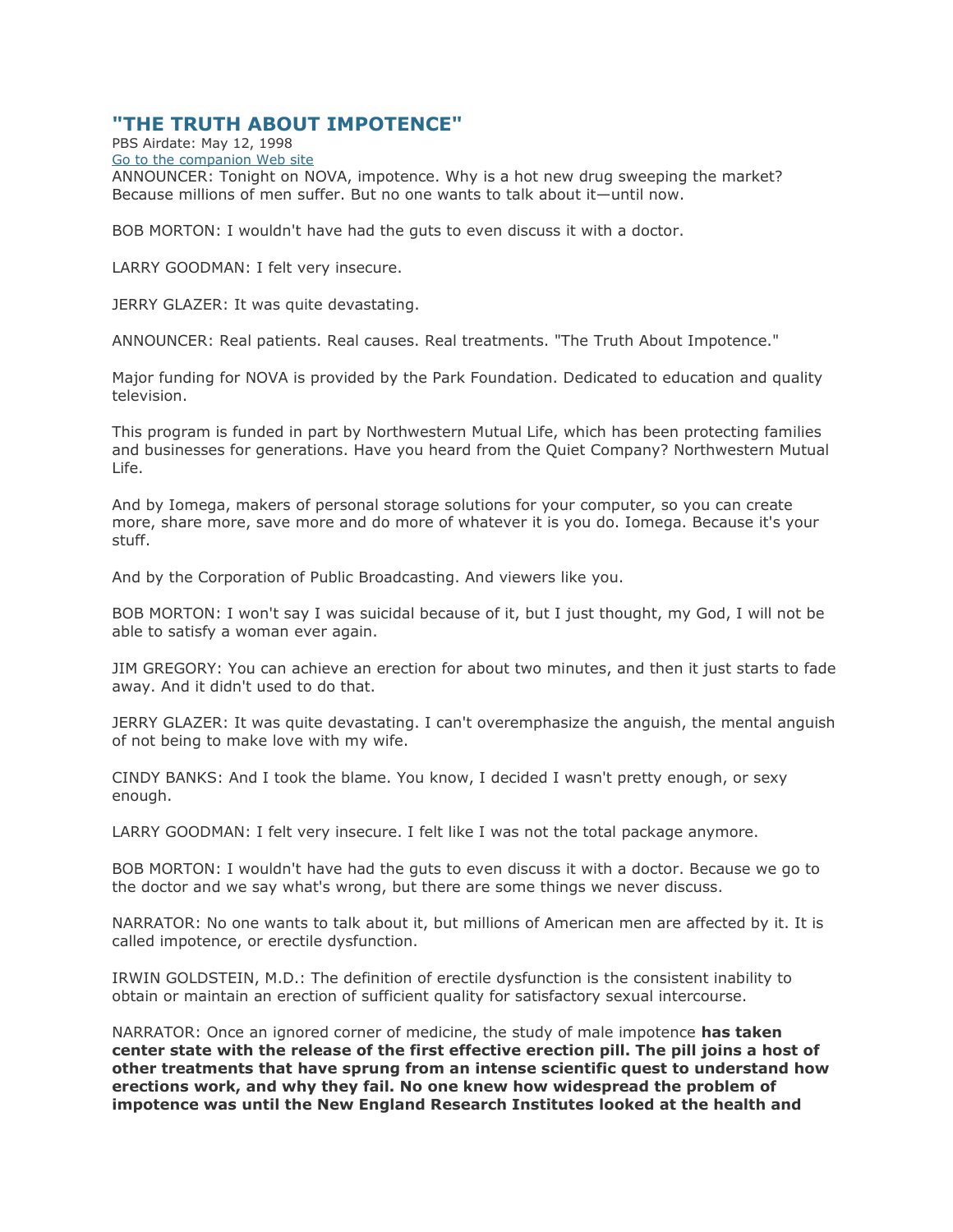**habits of American men aged 40 to 70**. One part of the study was a self-administered survey about sexual behavior. Men were asked if and how often they had difficulty getting an erection. The problem was more common than expected.

IRWIN GOLDSTEIN, M.D.: The recent statistics from the Massachusetts Male Aging Study revealed that 52%—That's every other man—52% of men aged 40 to 70 will self report a type of erectile dysfunction. It can be severe, it can be moderate, or it can be minimal.

NARRATOR: Until recently, it was widely accepted that impotence was primarily a psychological condition.

RAYMOND ROSEN, Ph.D.: When I began my work in this field in the early 1970s, the prevailing concept at that time was the Masters and Johnson point of view. You know, they began much of the work in this field in the early 1970s. And Masters and Johnson made an absolute statement at that time that sexual dysfunction is 90%—That was the figure they used—psychological and 10% medical or organic.

NARRATOR: But today, this long held assumption has been overturned. As medical treatments to restore erections have been introduced, a new understanding of male sexual physiology and the causes of impotence has emerged. One of the first treatments for impotence was introduced about 20 years ago. Jerry Glazer is a practicing attorney.

JERRY GLAZER: Hi, Bill. This is Jerry Glazer. How are you? Yeah, how's show business?

NARRATOR: Soon after moving his law office from New York to Los Angeles, Jerry suffered a massive heart attack. Bypass surgery saved his life, but the circulation problems that led to the attack left him impotent.

JERRY GLAZER: It was a nightmare. All kinds of psychological problems, crying. It got to a point where I was even afraid to even go near my wife or touch my wife. I didn't want to. I was embarrassed. I was suicidal. I was thinking of ways to commit suicide and make it look like an accident so that my wife could collect that insurance. And finally, my wife told me to go see my doctor.

GAIL GLAZER: Jerry and I have always had an active sexual life. And I really felt that it wasn't a psychological problem because we'd never had it before. And so, we talked about it, and I said, "Look, why don't you go to the doctor and find out? Maybe there's something physically wrong."

JERRY GLAZER: And I went to the urologist, and I told the urologist the situation and the background. And he said he was going to take my blood pressure. And I thought he was a little crazy, but he's the doctor. So, he took the blood pressure. He says, "You know, you have very good blood pressure." I said, "That's very nice." He says, "You to hear it?" I says, "Do you want me to listen to it? Give me a stethoscope. I'll listen to it." He says, "No, we have a stereo box on the wall with a stethoscope attached. You can listen to it in stereo." I said, "Fine," and I'm thinking to myself, where is the exit? And it sounded like the Colorado River. And he said, "Now, I'm going to take the blood pressure in your penis." I said, "OK." I figured for sure, this guy's nuts. And he said, "OK, you want to hear it?" I says, "Yeah, turn on the stereo." He says, "It's on." And I said, "Well, I hardly hear anything. There's something wrong with your stereo." He says, "There's nothing wrong with the stereo. You have very low blood pressure in your penis." I says, "So, what has that got to do with anything?" He says, "Well, how do you think you get an erection?" I says, "I haven't got the faintest idea."

NARRATOR: Jerry did not have enough blood flow in his penis to create an erection. To overcome this problem, his doctor suggested a vacuum device which would draw blood into his penis to make it erect. When vacuum devices were developed in the early 1970s, doctors had only a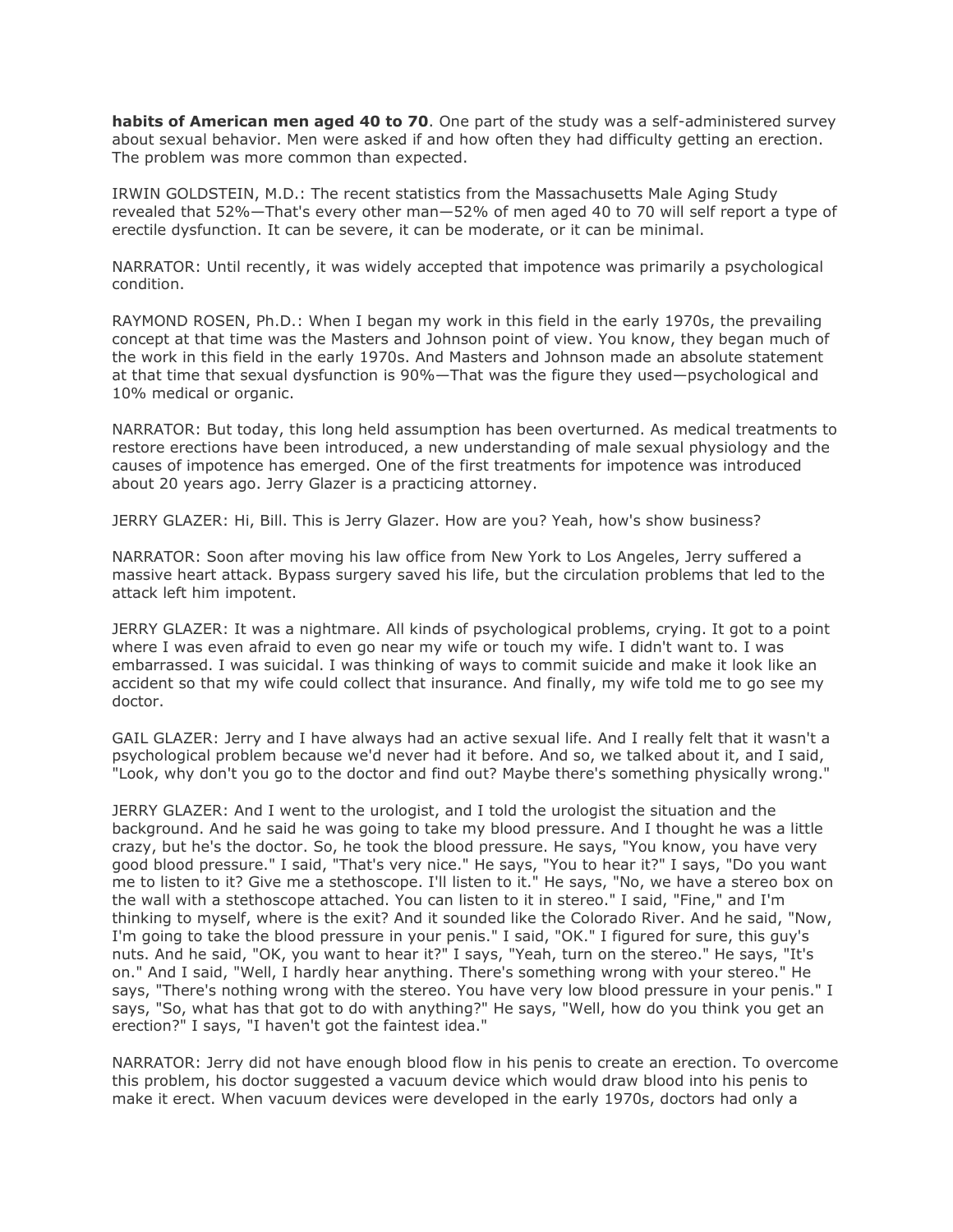rudimentary understanding of erections. What they knew was that healthy blood flow was key. Inside the penis are two long, slender chamber, the corpora cavernosa, or literally, "hollow bodies." These chambers are made up of spongy, smooth muscle tissue. During arousal, blood floods into this tissue. The blood inflates the chambers, creating an erection. The vacuum device mechanically enhances the flow of blood into the penis.

GARY LEACH: So, as you know, the device goes over the penis, and with the jelly there, it will make a good water—airtight seal.

JERRY GLAZER: Right.

NARRATOR: In newer models, a battery-powered pump creates the vacuum. A rubber ring traps the blood inside the penis. A notch at the base of this ring allows semen to flow out during ejaculation.

GARY LEACH: A small percentage of men, maybe 10% or 15% of men, have some mild discomfort with ejaculation.

NARRATOR: Restricting blood flow can cause the penis to become cool to the touch. And some men complain that the rubber band is painful. Others reject the device because it seems too cumbersome.

GARY LEACH: I think a lot of men, when we first show them the vacuum device, may be put off a little bit about what's this big contraption, and is it going to be difficult to use, is it going to be painful? But once we actually explain the device, and actually give them a demonstration where we actually apply the device onto the person and let him use it, a lot of those anxieties fall by the wayside.

JERRY GLAZER: I was overwhelmed, thrilled. And I have the same or better orgasm as anybody else. I still have my erection after my orgasm. And this may sound funny to some people, but it happens to be a fact, because my erection is not going to go away until I take that pressure band off.

NARRATOR: An erection sets the stage for orgasm and ejaculation. During orgasm, waves of muscle contractions propel sperm from their storage area at the top of the testicles. The sperm mixes with fluid supplied primarily by the prostate gland. This seminal fluid travels out of the body through the urethra, a narrow tube located below the erection chambers. It's a delicate physiological event with deep psychological importance.

JERRY GLAZER: When I have an orgasm, making love to my wife, it's not my penis. It's not my leg. It's my whole body—feels that loving culmination of a wonderful experience.

NARRATOR: But what worked so well for Jerry, other men find too awkward or embarrassing.

JACK LYNCH: I brought this Chilean wine in today for you to try it. It's summertime.

NARRATOR: Jack Lynch is an unmarried, 59-year-old wine salesman.

JACK LYNCH: I had been with this woman for a number of years. And we were in bed together, and I couldn't function sexually. And I recall just sort of rolling to the side and almost groaning and saying, "Oh, God." And she says, "Don't worry. It's OK." And she said something to the effect, "Oh, it's too bad. You were such a swordsman, Jack." And that felt like a stab in the heart. It made it even worse.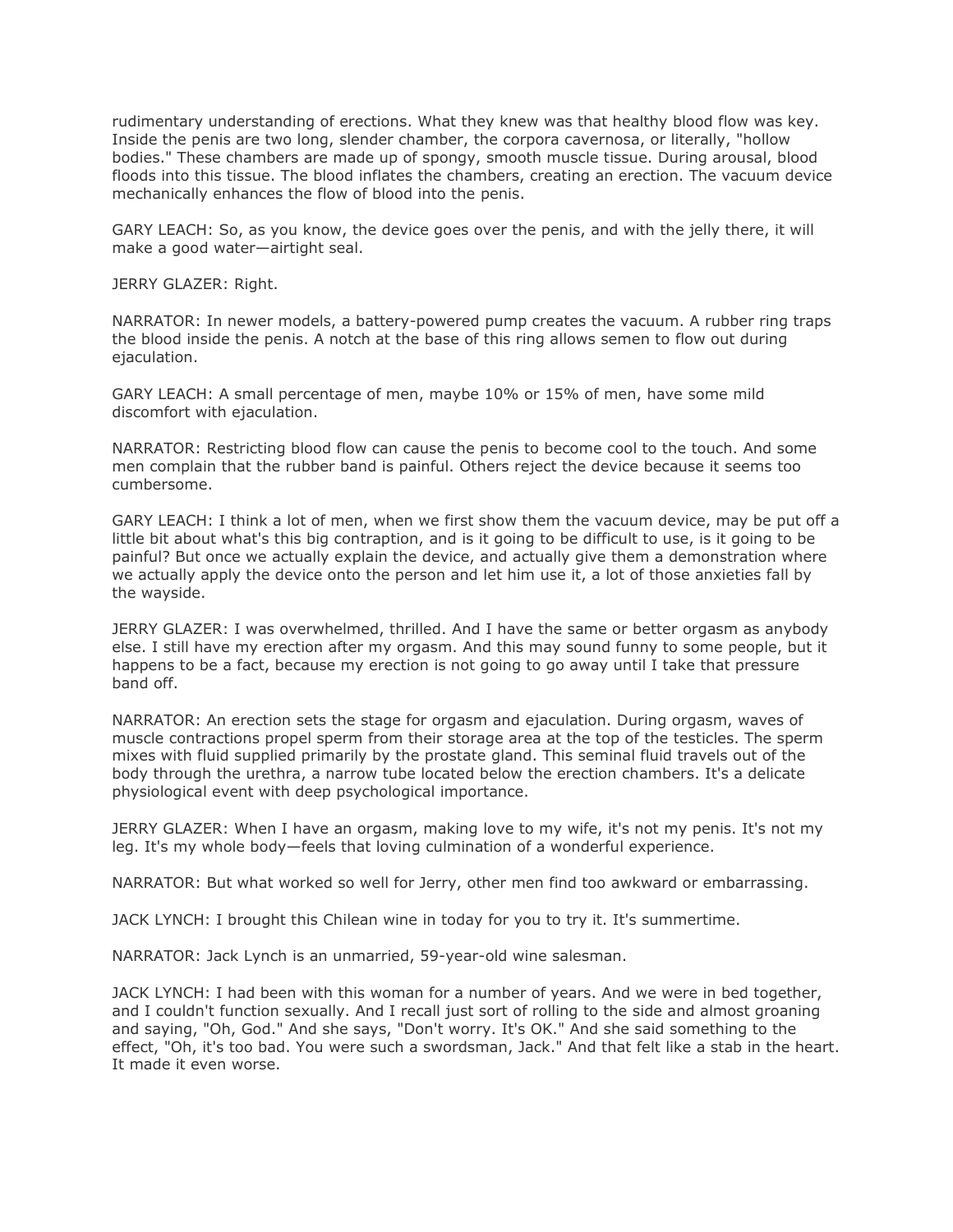NARRATOR: Jack's inability to achieve an erection persisted for several months before he made an appointment with his urologist, Irwin Goldstein. Several diagnostic tests found damaged blood vessels in Jack's penis.

IRWIN GOLDSTEIN, M.D.: And it appears that the circulation to your penis is just not adequate. OK, it's insufficient.

JACK LYNCH: Right.

NARRATOR: First, he showed Jack an x-ray of a man with healthy blood flow.

IRWIN GOLDSTEIN, M.D.: This is the artery entering into the erection tissue. You can actually see grape-like structures, blood entering the erection tissue. Now, this is another man who has the equivalent of what you have, diminished circulation.

NARRATOR: Circulatory problems, or vascular disease, is characterized by blocked, narrowed, or crimped arteries. A restriction here in the arteries leading to the penis can slow the blood flow to the erection chambers, which need a strong blood supply to fill and make the penis erect.

IRWIN GOLDSTEIN, M.D.: Another example. Let's go to the sink here. As I open the water, that's your expectation for filling. If you have a blockage, that's what comes out. This is slow-filling, less rigid.

JACK LYNCH: That's me.

IRWIN GOLDSTEIN, M.D.: That's you.

NARRATOR: The vascular damage in Jack's penis is unusually severe. The best treatment for him is the most radical one, a surgical implant.

IRWIN GOLDSTEIN, M.D.: We do approximately 30,000 of these devices a year, so you can rest assured you're just not alone. The key point of the implant operation is that the decision to place the implant is irreversible. To place these devices, you necessarily must injure the tissue. Now, albeit in your case, your tissue is not healthy to start off with, but it is a decision that you have to consider carefully.

NARRATOR: The surgery is also expensive. The cost can range from \$12,000 to \$20,000. And insurance plans don't always pay for the procedure.

JACK LYNCH: I really want to do it. I'm highly motivated to do this, so that I feel like I can become whole again, and basically perhaps share my life with another woman again, and find happiness not only for myself, but provide it for someone else. I mean, instead of buying a new car, for example, or a Ralph Lauren suit, I'm saving my money for a penile implant. (laughs) The old Pontiac will do. (laughs)

NARRATOR: On the day of his operation, Jack is prepared for the two-hour surgery. He knows he faces a painful recovery from the incision made in his scrotum to implant the prosthesis.

IRWIN GOLDSTEIN, M.D.: Just to review, this is the prosthesis.

NARRATOR: There are several types of implants. Jack's has three main parts: a fluid reservoir, a pump, and the erectile balloons. The two long balloons are inserted into the erection chambers. When inflated by a small pump in the scrotum, fluid from a reservoir, implanted near the bladder, will flow into these balloons.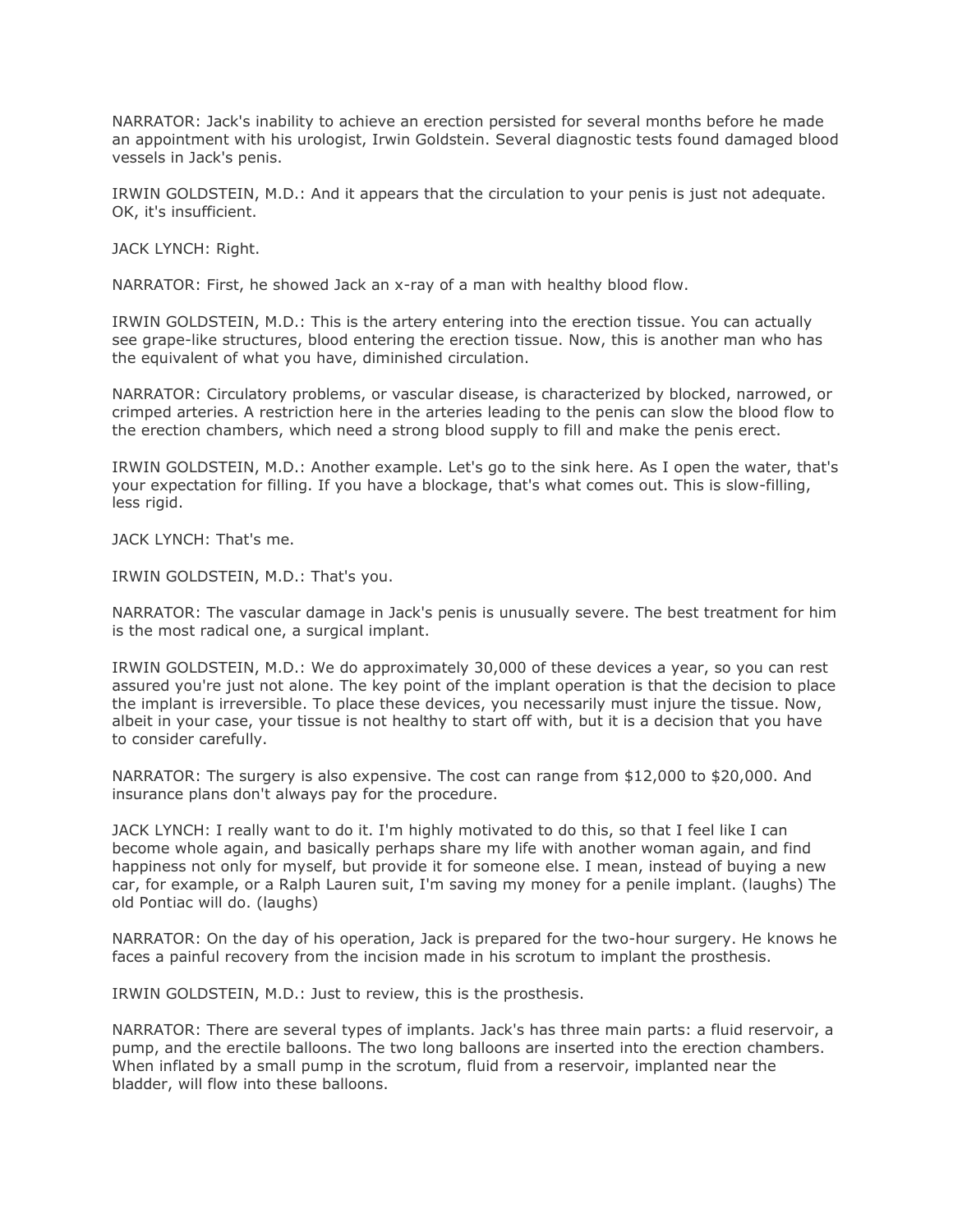IRWIN GOLDSTEIN, M.D.: You're inflating, slowly.

JACK LYNCH: Right.

NARRATOR: This creates an ejection.

IRWIN GOLDSTEIN, M.D.: The beauty of this is, not only does this get rigid, but it actually gets wider. And again, the hardness comes from the fluid ball here. And you can see, this is now getting empty.

NARRATOR: A valve on the pump release the fluid in the chambers, and the fluid returns to the reservoir. The penis returns to its normal size.

IRWIN GOLDSTEIN, M.D.: Not bad, huh?

JACK LYNCH: No. It's really good.

IRWIN GOLDSTEIN, M.D.: So, you're all set?

JACK LYNCH: I think so.

IRWIN GOLDSTEIN, M.D.: All right, big guy. We'll take good care of you.

JACK LYNCH: Thanks. I appreciate it.

NARRATOR: If all goes well with this surgery, Jack will recover and be capable of intercourse within about six weeks. A year ago, at age 77, Harvey Wick had implant surgery. Before that, he had lived for 15 years without sex. After his wife died, he reunited with his former high school sweetheart.

HARVEY WICK: When I was married to my first wife, things gradually separated in the marriage. Because I snored, because I was restless or something, I picked another bedroom. And in so doing, we just didn't get together all the time. And they say that one of the things is, you either use it you lose it. (laughs) And so, evidently, I lost it.

NARRATOR: Harvey decided to have a penile implant, and within two months, was capable of having sex again. He married Iole, who was also single after an unhappy marriage. When Harvey returned to the doctor for a check-up after the surgery, he and Iole went together.

IOLE WICK: The doctor says, "Now, I'm going to pump this up. So, he pumps Harvey up."

HARVEY WICK: When she's there, right there.

IOLE WICK: And I'm sitting there, you know. And he says, "Iole, feel this." (laughs) I did, and I said, "Oh, wow!" He said, "That's what I wanted to hear!" (They both laugh.)

NARRATOR: Clinical experience shows that regardless of what therapy is used, the best results are achieved when both partners participate in the treatment.

HARVEY WICK: (playing cards) Thank you, Sweetie. Thank you.

IOLE WICK: No wonder you win. I let you cheat all the time.

NARRATOR: Implant surgery can provide a reliable erection, but by itself, can't always restore complete sexual function.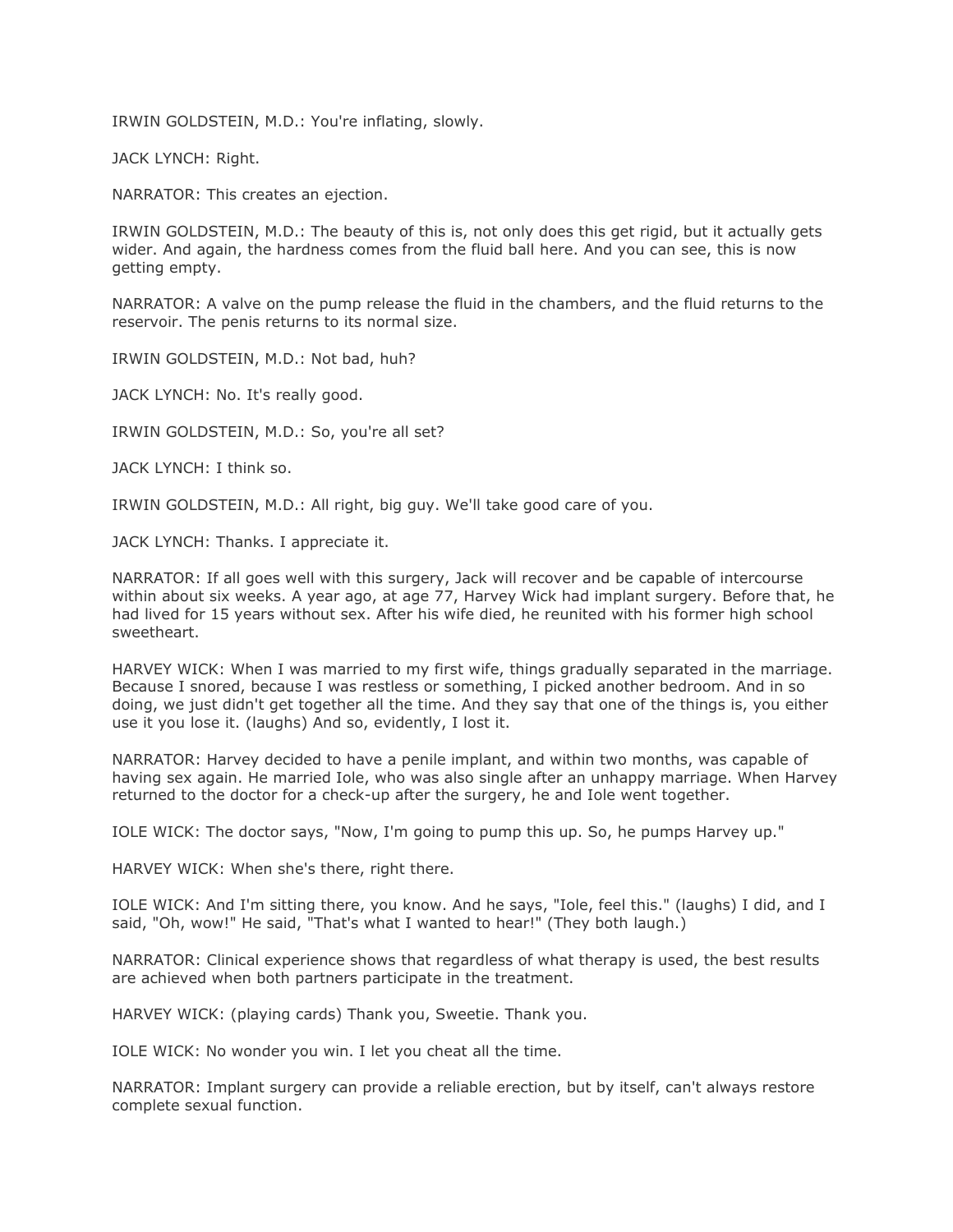HARVEY WICK: You lose some of the sensitivity on the crown of your penis. You lose some of that. And so, the brain has to catch up, or the brain has to think also about what's going on before you can actually really enjoy it.

IOLE WICK: He doesn't always come. But it doesn't bother him, which is fine, because now I don't have to worry about it. If it doesn't bother him, it doesn't, you know. So, and when he does come, oh, it's heavenly. Oh! (laughs) Out of this world. (They both laugh.)

NARRATOR: Four weeks after his surgery, Jack Lynch returns to the doctor to pump up his new prosthesis for the first time.

IRWIN GOLDSTEIN, M.D.: Put one finger here and one thumb there. Think of the logic here.

NARRATOR: First, Jack practices on a sample prosthesis.

IRWIN GOLDSTEIN, M.D.: Now, your next step is to go to the real thing. Are we ready to graduate?

JACK LYNCH: Why not?

NARRATOR: Many men are frustrated the first time they pump up. It can be difficult to learn how to use the prosthesis, especially when the scrotum is still swollen or tender from the operation.

IRWIN GOLDSTEIN, M.D.: Have you felt any of that vibration, sound or anything?

JACK LYNCH: No. Today, I'm a little bit nervous. And hopefully, I'll get better at this. I'd better.

IRWIN GOLDSTEIN, M.D.: Don't get frustrated, OK?

JACK LYNCH: Oh, I'll be all right.

IRWIN GOLDSTEIN, M.D.: Just think of the endpoint.

JACK LYNCH: I'm just, you know, feeling a little awkward.

IRWIN GOLDSTEIN, M.D.: You now have the capability to have an erection any time you want. I mean, that's unbelievable. Think of that.

JACK LYNCH: So, that's going to be it?

NARRATOR: Sometimes, an implant diminishes the size of a man's erection or its sensitivity, although it usually does not interfere with orgasm or ejaculation. Jack's new erection didn't immediately live up to his expectations.

STAN DUCHARME, Ph.D.: For a lot of guys after an implant, it's a major adjustment. The penis that they get after the surgery is just not what they expect. And there's a sense of disappointment, perhaps in the size, and perhaps how it works. But for most guys, it gives them a confidence. It gives them the confidence to get back out there, start asking somebody for a date. And it gives them the confidence to start being sexual again.

NARRATOR: After his recovery, Jack was ready for the first time in four years to form a new relationship.

JACK LYNCH: Falling in love again is exciting and also scary, because well, for me, I start to feel like a kid again, you know, sort of nervy and edgy. This was something so new again that it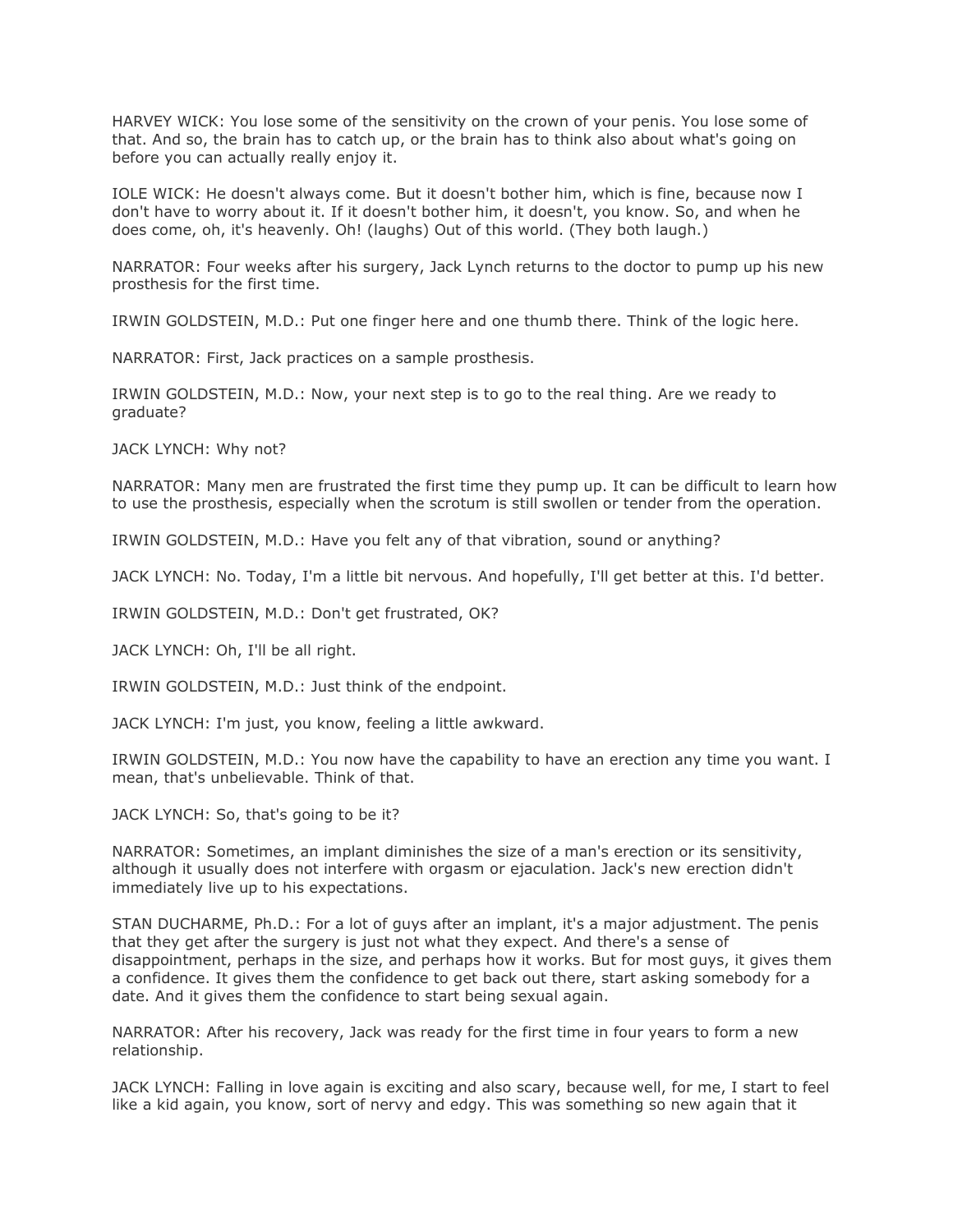made me feel like a whole person, and human again. I've had a sexual relationship since the operation that has been deliriously happy. And I couldn't be happier than I am now because of that.

NARRATOR: Implant surgery has done more than help men overcome erectile dysfunction. It has also led to a deeper understanding of erectile physiology. To make room for an implant, surgeons usually remove some of the spongy muscle tissue from the erection chambers of the penis. Tissue like this was at the heart of a medical debate. Were erections created when penile muscle relaxed, or when it contracted? If scientists understood the role of this muscle, perhaps they could find the magic bullet, an erection drug. The muscle tissue is attached to sensors. Immersed in a nutrient bath, the tissue responds to chemicals that cause it to relax or contract. The response is immediately graphed. The muscle is quite strong, generating enough force to list as much as 800 times its own weight. But how does this muscle control blood flow to create an erection?

IRWIN GOLDSTEIN, M.D.: You had to explain two opposing thoughts. One, you had to fill the thing, so that meant you had to relax. OK? And one, you had to hold the blood in place, which meant you had to contract. So, there were contractionists, and relaxionists, I'm basically saying. And you obviously can't have both things happening.

NARRATOR: The debate ended abruptly in 1983 when a British research scientist made an unusual presentation.

ROBERT KRANE, M.D.: A physiologist—I think he's a neurophysiologist or a neuropharmacologist from England named Giles Brindley, was giving a lecture in the evening. And his lecture, I think, was on the pharmacodynamics or pharmacology of erectile function. And just after he started, he pulled down his pants. He was wearing sort of running trunks. And he pulled his pants down, and had an obvious erection. And he told the audience that he had injected with phenoxybenzamine, which is a drug that we actually have never used for injection. But he nevertheless had used that, and he had an erection. And then, he came down from the stage and walked up and down the audience, actually asking people to inspect his erection—which didn't occur—and went back up on stage and continued his lecture, and pulled his pants back up.

NARRATOR: By injecting a powerful muscle relaxant into his penis, Brindley proved that relaxation of penile muscle tissue was the key.

IRWIN GOLDSTEIN, M.D.: Sort of eccentric, but he made his point. And he made his point quite well. And that was it. The controversy ended. Relaxation was what caused erection.

NARRATOR: Doctors finally had a complete picture of how the muscle tissue in the penis controlled blood flow to create erections. Inside the erection chambers, the spongy, smooth muscle tissue forms millions of tiny sacs. In a flaccid penis, this muscle is contracted, narrowing the sacs, and slowing blood flow to a trickle. But when nerve signals from the brain cause the muscles to relax, blood flows in. As the erection chambers fill, they expand, inflating the penis to its erect state. But what keeps the blood in the penis? As tissue in the erection chambers expands, it presses against small veins which normally drain the penis of blood. These veins get squeezed shut against the touch outer layers of the erection chambers, trapping the blood inside. As long as this blood is trapped, the erection is maintained. This new understanding made it possible to create erections by injecting a muscle relaxant directly into the penis. This quickly became the dominant therapy.

TERRY: OK. When you're ready to inject yourself, what you very simply do is, once you have identified the mid-line, drop the needle down approximately a half an inch, and very slowly put it right into the shaft of the penis.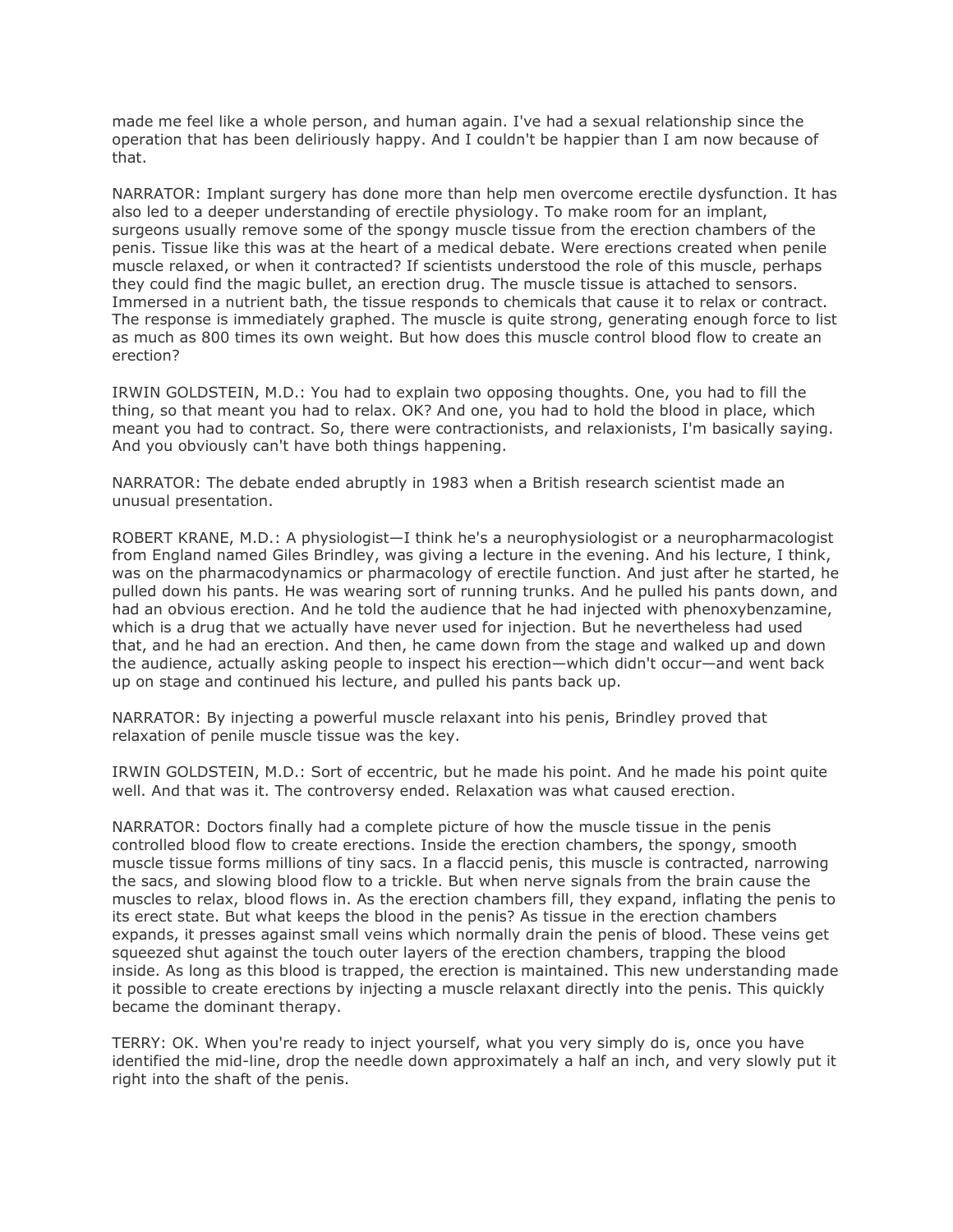NARRATOR: The needle is thinner than a human hair, and most men say that injecting is not painful. Nevertheless, placing a needle into the penis is a frightening thought.

TIMOTHY RODDY, M.D.: When I bring it up to them, most of them are, you know, a blur going out my door. You know, "We're going to put a needle in your penis." "No, you're not." You know? So, I always tell them, I says, "Just give me"—pardon the pun—"Just give me one shot, and I'll prove to you that it's easy.

NARRATOR: Hrvoje Bubalo is a candidate for injection therapy. He and his wife, Samra, fled to the U.S. three years ago to escape the war in Bosnia. Hrvoje was serving as a soldier when he was injured by a hand grenade. Today, a slight limp betrays the shrapnel wound that damaged nerves in his spine. At the age of 24, he was told he would probably never make love with his wife again.

SAMRA BUBALO: The way the doctor in Sarajevo told us about his problems, and for sure, 80%, that we won't be able to have a normal sexual life again.

HRVOJE BUBALO: The main reason why we want this is to have the family. You know what I mean? To have children one day. But when you don't have that opportunity, then it's a little bit sad, you know?

NARRATOR: But Hrvoje and Samra have begun a course of treatment they hope will bring sex back into their marriage.

HARIN PADMA-NATHAN, M.D.: How've you been?

HRVOJE BUBALO: OK. Nice to see you.

HARIN PADMA-NATHAN, M.D.: Yeah. Nice to see you. Welcome back.

SAMRA BUBALO: Nice to see you.

HARIN PADMA-NATHAN, M.D.: So, today we're going to hopefully make one more step in the progression towards you ultimately using injection therapy at home successfully. Today, we're going to create a rigid erection. You're going to find out that you can function again. And finally, we're going to do it without me injecting. But I think I'll save you injecting until the next visit, and have Samra inject today, OK?

HRVOJE BUBALO: OK, perfect. OK.

HARIN PADMA-NATHAN, M.D.: All right. All right, let me get you to hop up here.

NARRATOR: On this, their third visit to urologist Dr. Harin Padma-Nathan, Hrvoje will receive a trial injection to find the proper dosage.

HARIN PADMA-NATHAN, M.D.: You can catch some of this. The next time, I'll teach you. Today, I just want you to do the same thing. Just relax and don't worry.

HRVOJE BUBALO: No problem.

NARRATOR: The doctor is always beginning to acquaint Samra and Hrvoje with the mechanics of injection.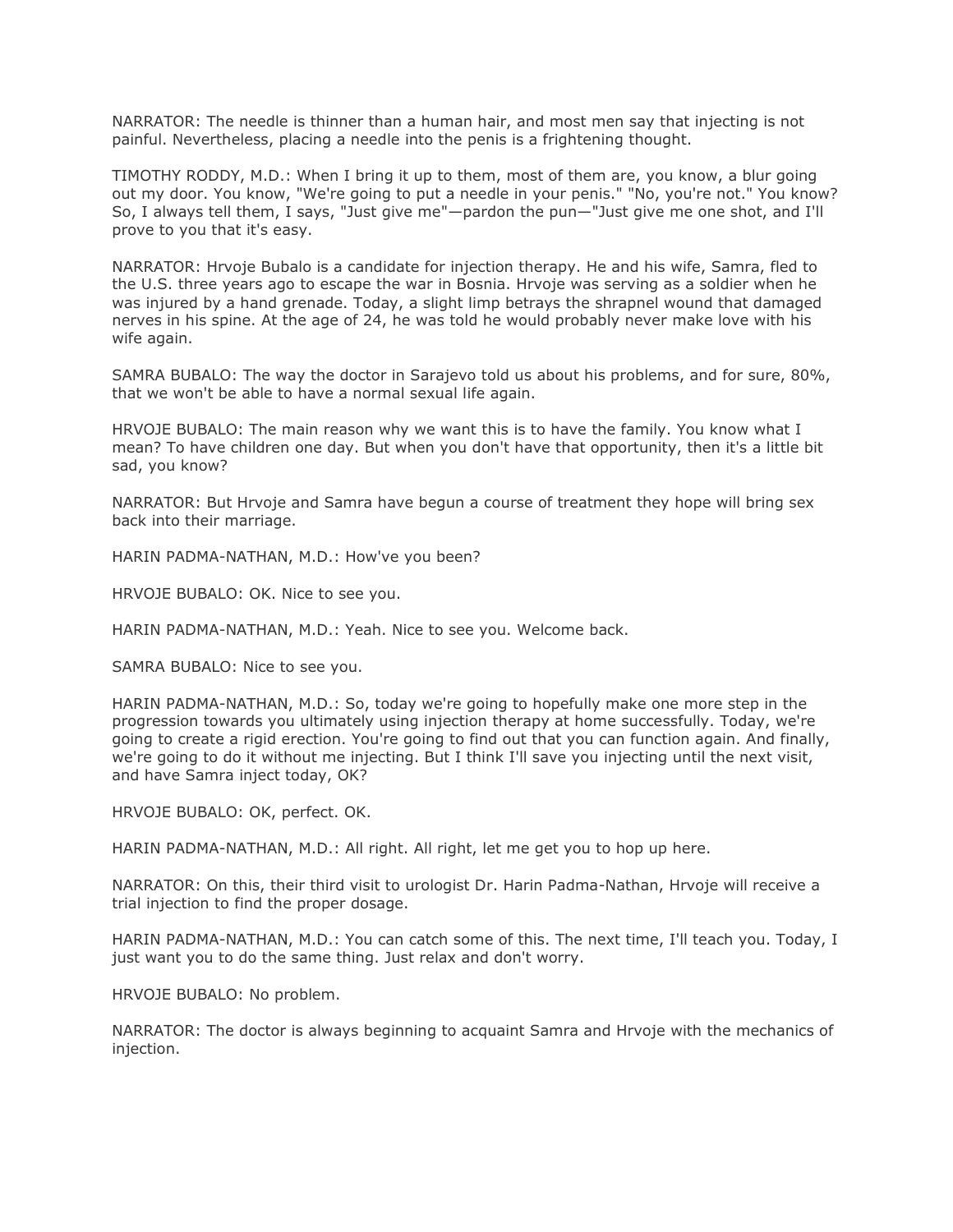HARIN PADMA-NATHAN, M.D.: I'll show you how to inject it. I'm going to set everything up for you today. So, you don't have to worry about any anatomy or anything. So, if you will take the syringe and hold it like this, firstly, I'm going to have you inject down into the penis like this.

SAMRA BUBALO: OK.

HARIN PADMA-NATHAN, M.D.: And let's just have you inject.

SAMRA BUBALO: Should I hold like this?

HARIN PADMA-NATHAN, M.D.: Yeah, go ahead. Perfect.

SAMRA BUBALO: Here?

HARIN PADMA-NATHAN, M.D.: Straight in, first finger or thumb there. And go ahead and plunge slowly. Good.

SAMRA BUBALO: Slower?

HARIN PADMA-NATHAN, M.D.: No. No, that's a good speed. Push it all the way in. How are you doing? No problems?

HRVOJE BUBALO: No.

HARIN PADMA-NATHAN, M.D.: Great.

SAMRA BUBALO: OK.

HARIN PADMA-NATHAN, M.D.: Go ahead and pull it out. And we're done.

NARRATOR: Hrvoje and Samra will know if this test dose has worked in about ten minutes. The dosage must be carefully adjusted to each individual. If it is not, the consequences can be disastrous.

IRWIN GOLDSTEIN, M.D.: I had a patient yesterday, just yesterday, who borrowed a needle from a friend, and injected himself. No doctor's permission, no training. The patient who had the medicines available to him showed him how to do this. He administered it to himself. He came in 36 hours later with an erection that had lasted for 36 straight hours. He had multiple intercourses, and from his point of view, at the beginning, everything was sort of interesting. But he is now totally impotent. Here is a totally ridiculous misuse of a medical drug. And he is very unhappy. And tears were coming from the partner and from the patient, and it was not a pleasant scene. But I mean, that is inappropriate use of a prescription medication.

NARRATOR: But when used properly, these drugs are relatively safe and free of side effects.

HARIN PADMA-NATHAN, M.D.: How did you do?

HRVOJE BUBALO: Good.

SAMRA BUBALO: I think good.

HARIN PADMA-NATHAN, M.D.: Yeah?

SAMRA BUBALO: Yeah.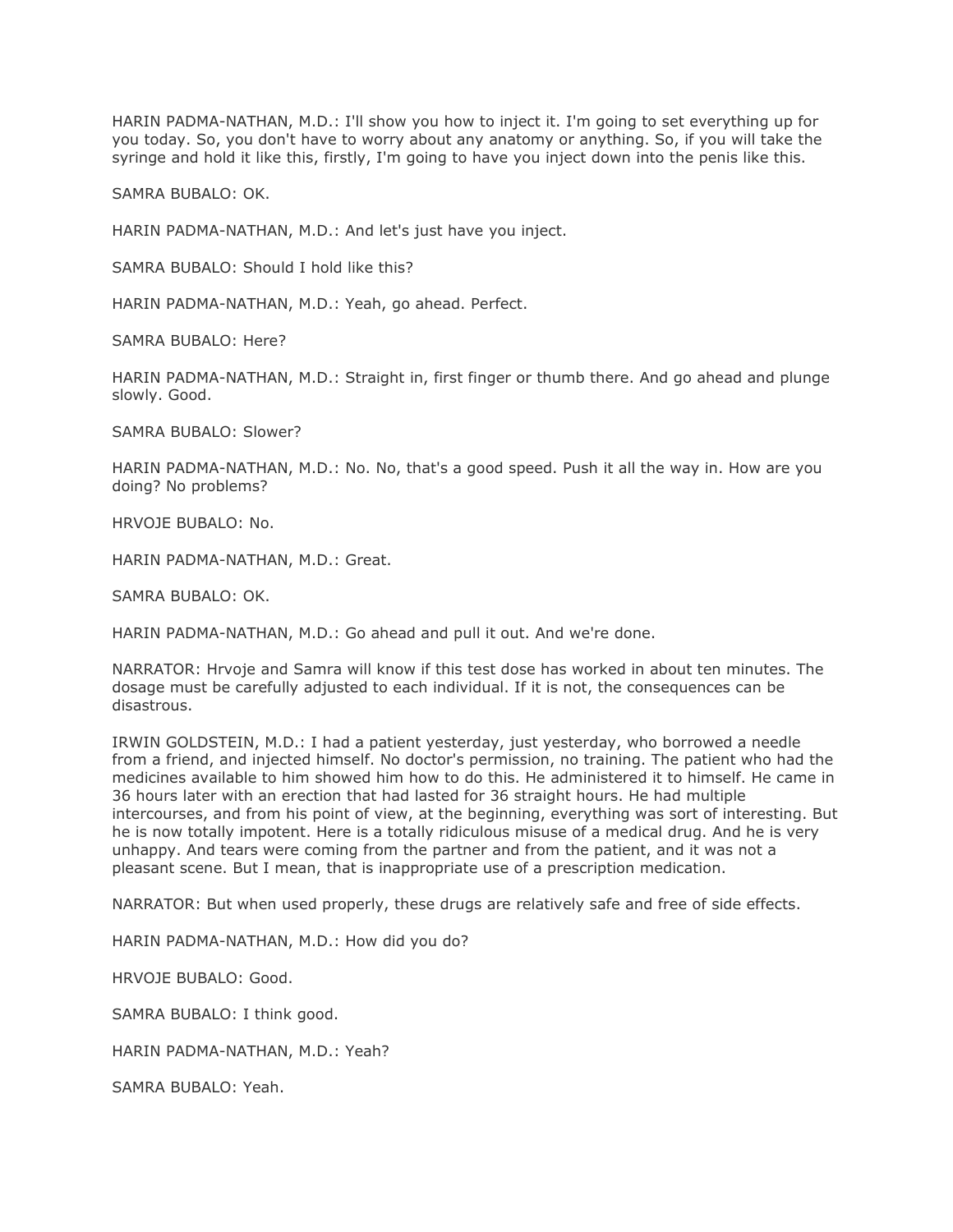HARIN PADMA-NATHAN, M.D.: OK. Let's have a look. Now, are we back to where you were before?

HRVOJE BUBALO: Well, I think it's much better right now.

NARRATOR: The injection relaxed the smooth muscle tissue, and the increased blood flow did the rest.

HARIN PADMA-NATHAN, M.D.: Well, I would say that's a pretty good response. That's not 100%, but it's a lot better. It's certainly functional.

HRVOJE BUBALO: Yes.

HARIN PADMA-NATHAN, M.D.: If you look at it, actually, it's not very bendable. It's very rigid.

HRVOJE BUBALO: That's great. Thank you very much.

HARIN PADMA-NATHAN, M.D.: Good. All right. Today, instead of having me inject, we had Samra inject. He had a tremendously rigid, very good usable erection. The next step is for him to inject and for them to try it at home.

NARRATOR: An injection can give Hrvoje an erection, but the nerve damage from his injury may still prevent him from achieving orgasm and ejaculation. A man's sexual function begins in the most important sexual organ, the brain. In response to sensory stimulation, a signal from deep in the brain travels down from the spine, around the prostate, and into the muscles that control blood flow in the penis. As blood pressure in the penis rises, so does an ejection. The increased blood flow also intensifies the sensitivity of the skin. Further physical stimulation to the penis sends signals back to the brain along a separate nerve path. If conditions are just right, the brain is stimulated to the point of orgasm, and sends out signals that trigger waves of muscle contractions that produce ejaculation. Altogether, it is a delicate chain of events that is all too easily broken. Hrvoje's injury stopped the erection signal from his brain before it could reach his penis. But whether his nerve paths for sensory feedback and ejaculation are intact remains to be seen.

HRVOJE BUBALO: We didn't have a normal relationship in the last five years. And we didn't make love in the last five years, so it's probably going to be a little bit, you know, nervous, and everything else. And to be honest with you, I'm probably going to be a little bit afraid of how I'm going to react. Am I going to have a good reaction or not? Am I going to be able to make love, or stuff like that, you know? Well, I think it's normal after that long time. So just, we're going to see what's going to happen.

NARRATOR: Even when erectile dysfunction has a clear physical cause, it also has important psychological dimensions. For Hrvoje and Samra, the challenge of resuming sex is made easier by their ability to talk openly about the subject.

TANYA WILLIAMS: The main thing is to talk about it. And see, our generation was raised not to talk about these things. Your parents didn't discuss it. You didn't discuss it with them. People just didn't discuss this, and this is still, you know, sort of the attitude. The naturalness and the just everyday attitudes toward sex are changing. But we were sort of raised with it being a taboo subject and so forth and so on. And also, we were raised with the idea that by the time you're our age, what do you need sex for? You've got your family. I mean, we weren't raised with the idea that it was something—part of the relationship between two people. So, my advice would be to talk about it.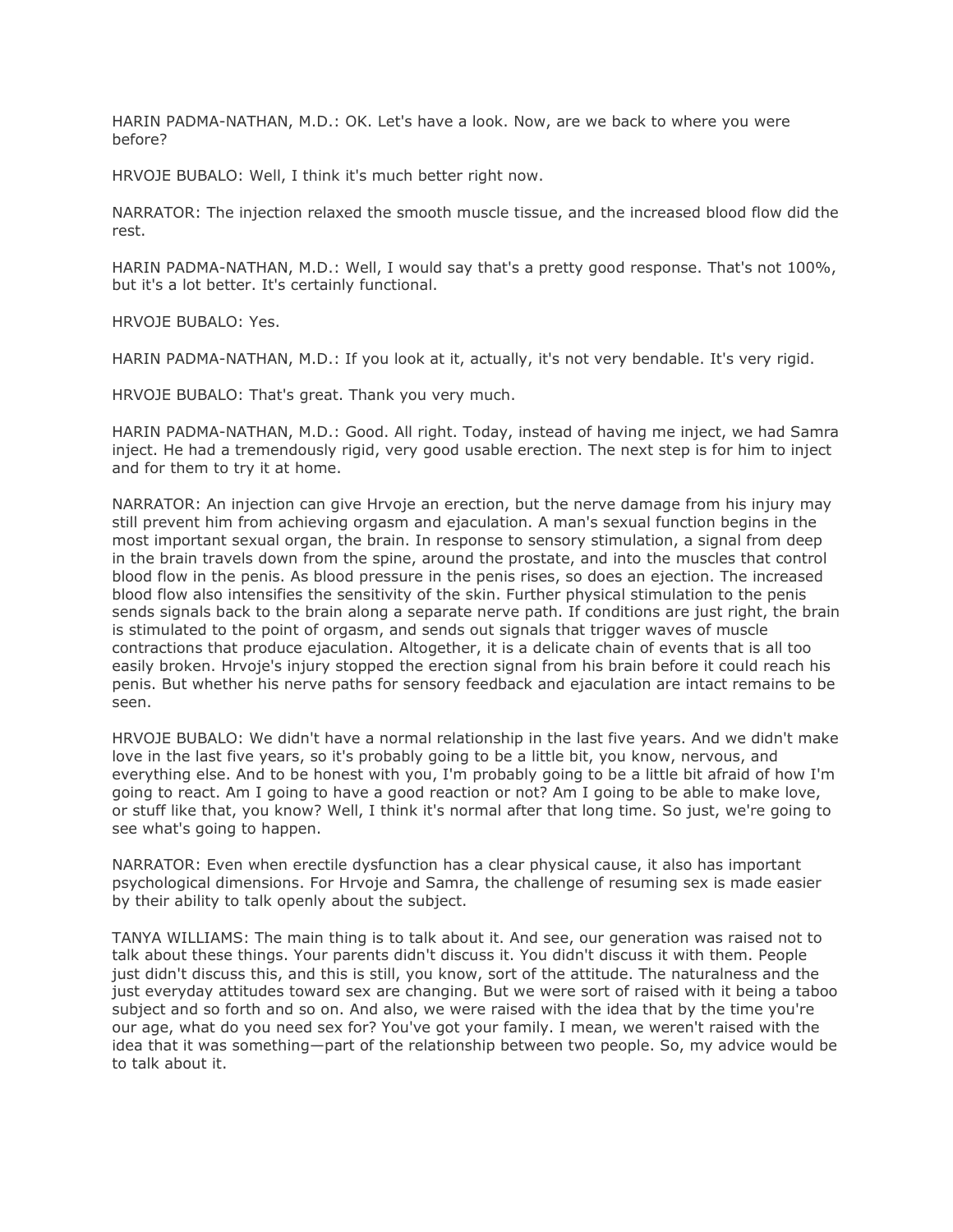NARRATOR: Noel Williams had prostate cancer, and chose to have his prostate removed. The nerve path for the erection signal from the brain passes around the prostate. Removing the prostate often damages these nerves. For many men, a radical prostatectomy results in erectile dysfunction. The prostate produces most of the fluid that makes up semen. So, a man without a prostate cannot ejaculate, though he may still experience a normal orgasm. Over 70,000 American men undergo this surgery every year. And many of these men suffer erectile dysfunction.

NOEL WILLIAMS: My first goal was to beat the cancer. That part is done. Then, the next step was to beat the dysfunctional part.

NARRATOR: After his surgery, Noel could not get an erection. His doctor recommended injection treatment. Though he had some initial resistance to injecting himself with a needle, Noel is now using the medication with no trouble.

TANYA WILLIAMS: We were laughing about it yesterday. Having had this period of abstinence and semi-abstinence and so forth, and now finding a solution, it's sort of like when we were dating again, or being in our 20s. It's like being in love all over again. You know, it's like a new experience. We're like a couple of kids just starting out again. Dr. Roddy said, "It's not going to be like being 18." Well, I didn't know him when we were 18, but it's very much like being 24. (They laugh.)

HRVOJE BUBALO: Cheers.

NARRATOR: After Hrvoje received his medication, several weeks passed before he tried injecting at home.

HRVOJE BUBALO: We just said, "You know what? Let's try tonight. We don't have any reason to wait anymore." And it just works great. And like we said before, that made us feel like we were 18 years old again, or we were on a honeymoon again. So, it was great. It's a great feeling when you are nervous and you don't know what to expect, and then after that, everything works great. You know, that's a great feeling. I mean, you feel a big relief, you know.

NARRATOR: Fortunately for Hrvoje, the shrapnel that damaged the nerves that cause erections did not disturb the nerve path that leads to orgasm and ejaculation.

HRVOJE BUBALO: I just feel after that like I keep something in a cage for four years, and then after four years, I let go that out. You know, I mean, I just feel comfortable and free, and you know, that was an amazing feeling.

SAMRA BUBALO: I have to say we laughed, and because it was, for us—

HRVOJE BUBALO: Well, you laughed.

SAMRA BUBALO: That's all I do, kind of. (laughs) Yeah, I did laugh, because—I didn't laugh because it was funny. I think that I was really happy, because we really were able to do that. And I was really, really happy. That's all that I was thinking. We wouldn't know if we didn't try, and now, we see our future.

NARRATOR: As new treatments are devised to help impotent men, major questions remain. How many men are affected? And what puts them at risk? A 1994 study by the New England Research Institutes revealed some surprising answers. They found that the condition was much more common than anyone had imagined. At age 40, about 40% of the men studied reported some degree of impotence. The figure rises to 48% at age 50, and nearly 70% at age 70. But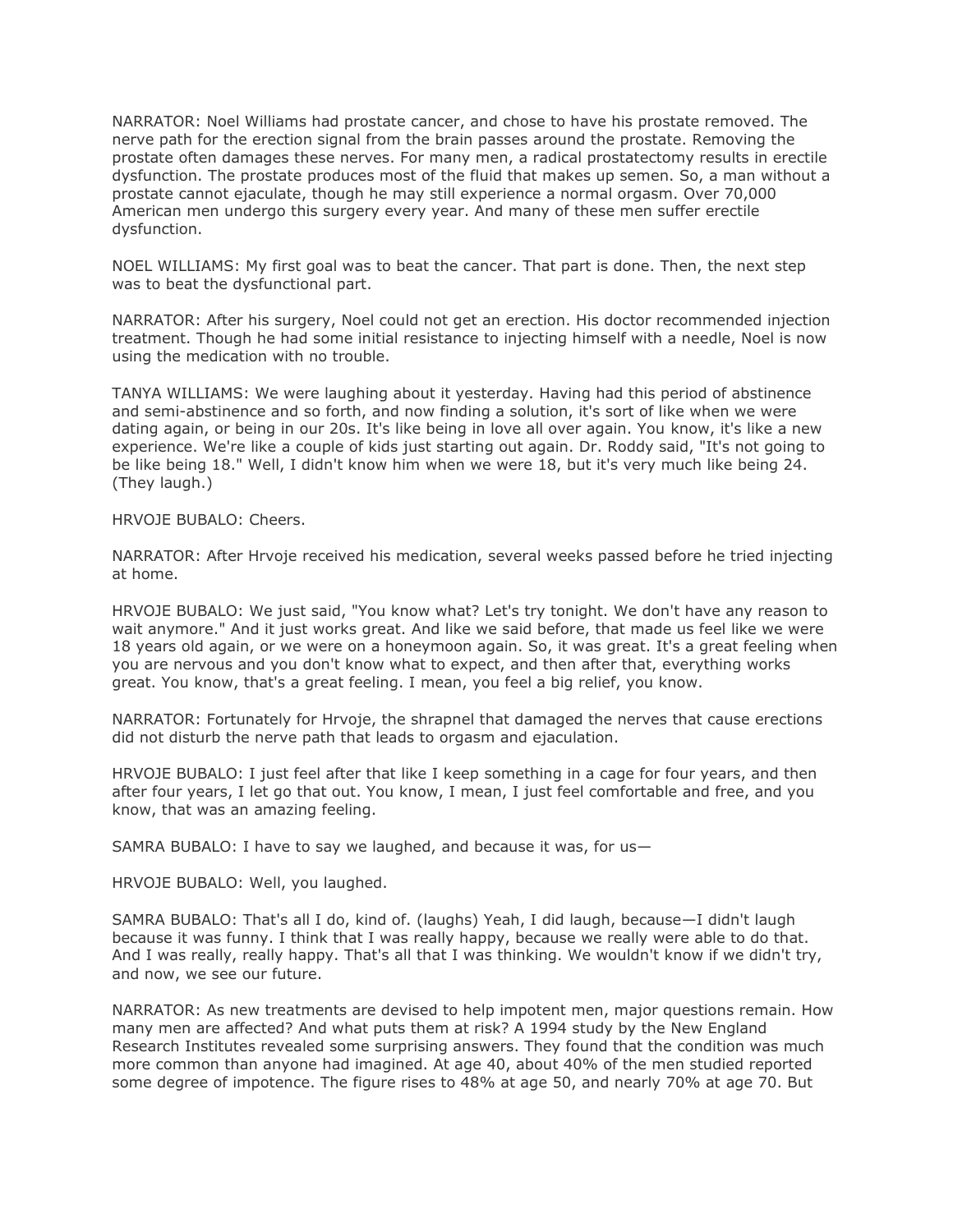the survey was designed to probe much deeper, looking for risk factors in nearly every aspect of men's physiology and behavior.

SUSAN: Blood pressure pills?

MAN: Yes.

NARRATOR: They found a familiar array, hypertension, high cholesterol, diabetes...

SUSAN: Do you now smoke cigarettes?

MAN: Yes.

NARRATOR: ...cigarette smoking. All these risk factors contribute to a gradual decline in the circulatory or vascular system. The survey found that erectile dysfunction is often associated with vascular disease. And this suggested an intriguing possibility.

JOHN McKINLAY, Ph.D.: Perhaps—and this is just a hypothesis—Perhaps the men who in their middle years have erectile dysfunction are those men who are subsequently going to have heart attacks or serious cardiovascular disease. Perhaps it's a biobehavioral mark-up or a predictor of those events. Now, if it is, that's extremely important, because cardiovascular disease, as you know, is the number one killer in the Western world. So, we are talking about the possibility of erectile dysfunction being a predictor of the number one killer of men in the United States.

NARRATOR: But many of these risk factors are controllable.

JOHN McKINLAY, Ph.D.: The risk factors for erectile dysfunction are the same as the risk factors for coronary artery disease, cardiovascular disease. Smoking is probably number one.

NARRATOR: And perhaps men who won't stop smoking to save their heart will stop smoking to restore their sex lives.

ANDRE GUAY, M.D.: And we're going to measure erections at night at home.

NARRATOR: The link between smoking and erectile dysfunction may be more immediate than anyone suspected.

ANDRE GUAY, M.D.: Well, we know smoking is bad. There are old wives tales that smokers have decreased libido and that smokers didn't function as well as non-smokers. We weren't quite sure why at the beginning, so we did some studies looking at this. And we had patients measure their erections at night, with a machine we gave them, while they were smoking, and then one day off cigarettes. This is called the Rigiscan. It's about the size of a tape recorder.

NARRATOR: The Rigiscan creates a portrait of a man's erectile function while he sleeps. The patient will fit flexible rings around the base and tip of his penis before he goes to sleep. These rings measure his erections throughout the night. Each night, a man with normal erectile function will have up to three hours worth of erections, during which his penis is engorged with fresh, oxygenated blood. The penis needs this increased blood flow to remain healthy. A Rigiscan readout like one at the bottom of the screen indicates severe erectile dysfunction. The longest lasting nighttime erection? Just five minutes. This is a Rigiscan of a cigarette smoker.

ANDRE GUAY, M.D.: Now, there's one more thing to remember. The second day, you won't smoke the entire day, and that evening, you'll be doing the second night's recording, off cigarettes for 24 hours.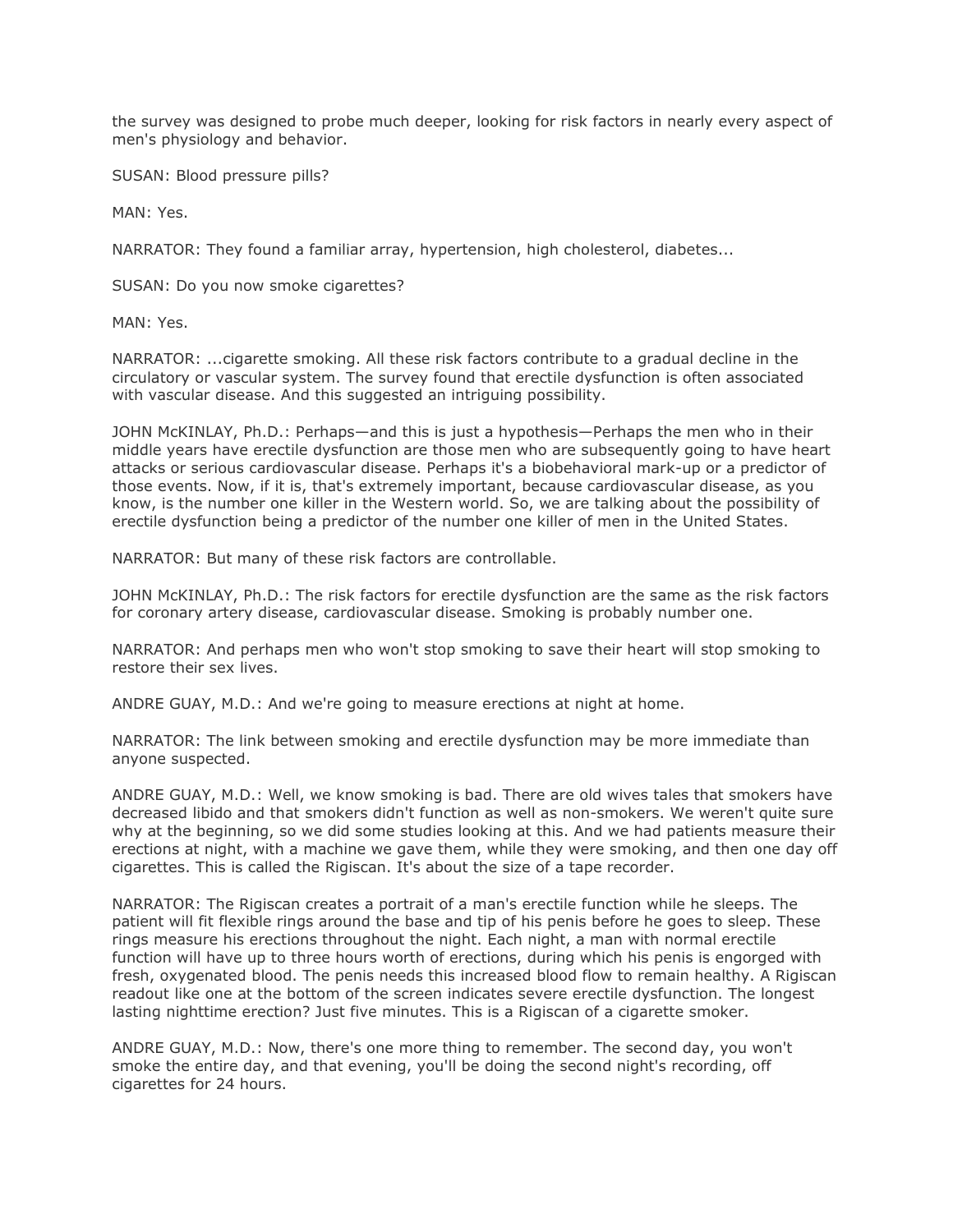NARRATOR: The effect of not smoking for just one day is clear. In 24 hours, this smoker's nocturnal erections returned to nearly 50% of normal. Dr. Guay believes it is carbon monoxide in cigarette smoke, not nicotine, that inhibits normal erections. The implication for smokers is dramatic. The Massachusetts Male Aging Study found that smokers were seven times more likely to be completely impotent than non-smokers. Extensive field survey work, decades of laboratory research, and clinical experience gained from treating hundreds of thousands of men all have uncovered important physical causes of impotence. But the psychological dimension remains critical.

RAYMOND ROSEN, Ph.D.: We have seen a complete swing of the pendulum to a point where today, most experts are saying that sexual dysfunction in men and women is 80% or 90% physical, and only 10% or 20% psychological. Now, personally, I feel that both points of view are equally incorrect, or equally wrong. And the fundamental problem here is the idea that something as complex as human sexual functioning can be either completely physical or completely psychological or emotional.

NARRATOR: The track record of injection therapy illustrates the point. Though it can create an erection in 80% to 90% of impotent men, nearly half of them stop using it within a single year. It takes more than an erection to restore a healthy sex life.

RAYMOND ROSEN, Ph.D.: Sexual dysfunction does not occur in a vacuum. Sexual dysfunction is a dynamic dance, an interplay between two human beings. And the male's erection may be a major stumbling block, and it may be necessary or important to treat that and offer help for that particular problem. But we must always understand that this is only one small cog in the larger wheel of that couple's relationship.

NARRATOR: As the Baby Boom generation ages, the number of men who experience impotence continues to grow. Even men with no age-related medical problems can be affected. Stress, fatigue, and medications like anti-depressants can all reduce sex drive or erectile function. And yet, according to the best estimates, only 5% of the affected men seek medical help. Erectile dysfunction remains an uncomfortable subject for most men. And some men still find the available treatments awkward or invasive.

GENE GALLIPEAU: Well, I just didn't see anything on the market that looked like I wanted to get involved in it. All of the options had downsides that I didn't like.

NARRATOR: Gene Gallipeau had been impotent for four years when he decided to try a newly approved treatment.

TIMOTHY RODDY, M.D.: All right, we're going to do the first treatment today of the new MUSE.

NARRATOR: The medicated urethral system for erections, or MUSE, inserts a small pellet of muscle relaxing drugs into the urethra.

TIMOTHY RODDY, M.D.: If you look real careful, there's a white pellet there, and that's the medication. OK?

NARRATOR: It's the same drug that is used for injection.

TIMOTHY RODDY, M.D.: And then, this very gently gets inserted into the urethra, all the way to the hilt, OK? Hit the button, jiggle it back and forth, take it out. Inspect it and make sure the pellet's gone.

NARRATOR: The medication is absorbed through the walls of the urethra into the erectile tissue.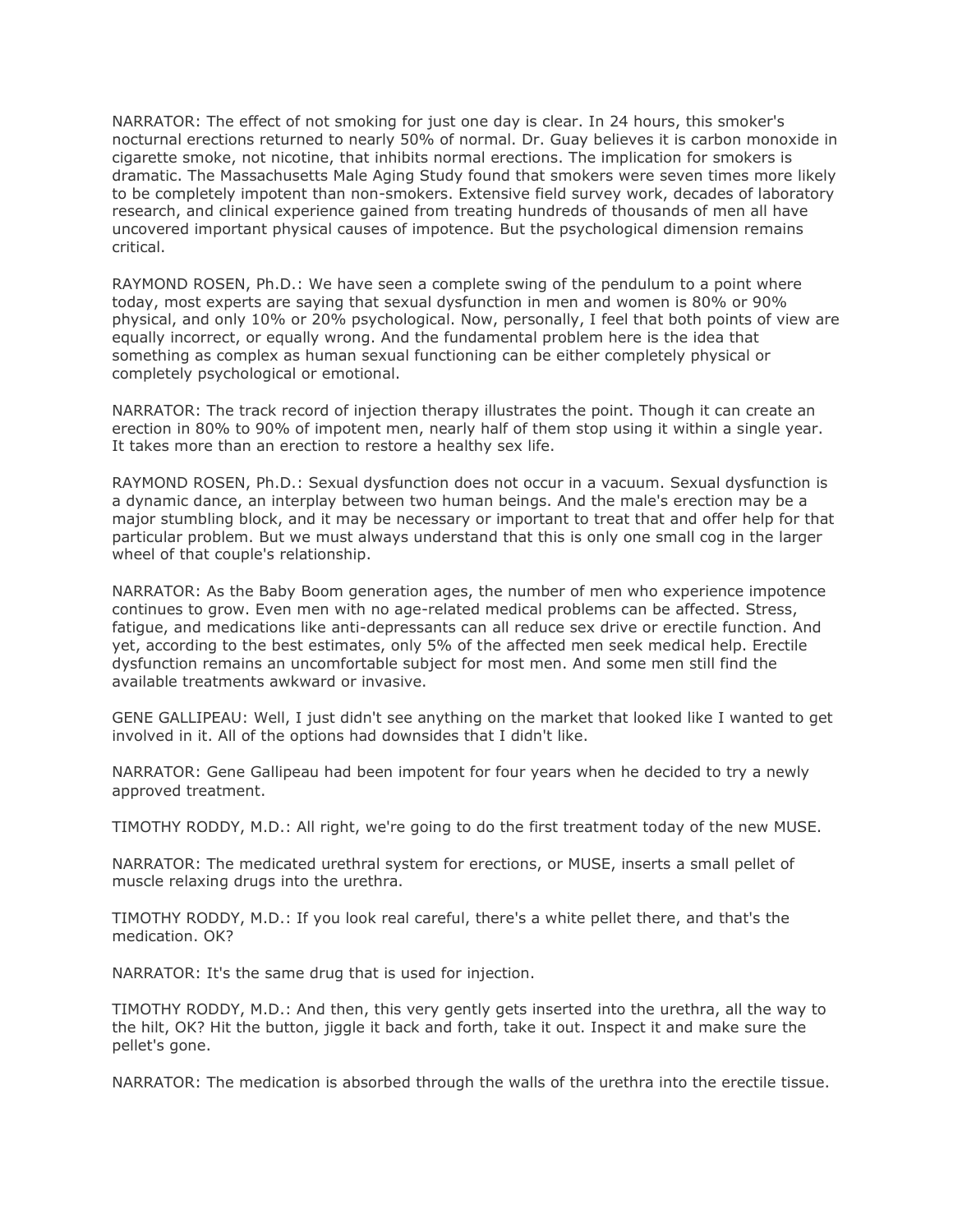TIMOTHY RODDY, M.D.: And then, the absorption begins pretty much immediately.

NARRATOR: MUSE has been popular because men find this method less invasive than injections. But it is not as effective as injection therapy.

TIMOTHY RODDY, M.D.: OK. Very gently.

NARRATOR: For Gene, it worked, though it is still not as convenient as he would like.

GENE GALLIPEAU: Our sex life was not highly planned. And with the MUSE and with these other things, you've got to have a better schedule, you know? I would be interested in anything that would be more spontaneous.

NARRATOR: A new generation of treatments for erectile dysfunction may meet this widespread desire.

HARIN PADMA-NATHAN, M.D.: As you can see here, this pill is very small, and it's easily placed in your mouth under your tongue.

**NARRATOR: In clinics around the country, several new oral medications are being tested. The first of these is now available to the public. The pills are designed to work in conjunction with a man's natural erectile system. One pills works in the sexual center of the brain, amplifying nerve impulses sent to the penis. Another pill acts in the penis itself, making the smooth muscle there more responsive to the erectile signal from the brain. A third pill causes a more general dilation of blood vessels, which again improves erectile response. All the new oral medications work to enhance, rather than to create an erection.**

IRWIN GOLDSTEIN, M.D.: When one takes a pill, one requires sexual stimulation to get an erection. It's not an event that just follows the administration of the medication. If you're at a football game and take a pill, you're not going to get an erection sitting in the stands. Yet, if I injected you sitting in the football game, you would actually get an erection. One, the injection leads to an erection. The pill requires sexual stimulation to achieve an erection.

**JIM GREGORY: What this does, it enables—It enhances your sensations and it allows you to function as you were when you were 20. It doesn't make you do anything. It just allows you to do it. And it works perfectly.**

**NARRATOR: The experimental pill Jim Gregory is testing has restored his erectile function after years of frustration. But it does have side effects, including dizziness and nausea. Alfred Pariser is testing Viagra, the first pill for impotence to be approved by the FDA. Alfred became impotent after prostate surgery.**

**ALFRED PARISER: The wonderful thing about this pill, unlike the injection and one other method that we did attempt, is that this is perfectly natural. Forget the fact that it's easy. It's natural.**

**NARRATOR: But the pills won't work for everyone. For the man with severe damage to his arteries and veins, the pills may not be enough. Because they require normal sexual stimulation to work, they are proving popular with partners as well.**

WILLIAM STEERS, M.D.: A woman wants to be desirable. If you bypass that effect, maybe that's telling you something. And in fact, the very preliminary data on oral drugs versus injections, when you look at spousal reports. Boy, it's, "More natural. Much better." "Are the erections firmer?" "No, they're not as firm," but they—And they say, "That also is more natural." So in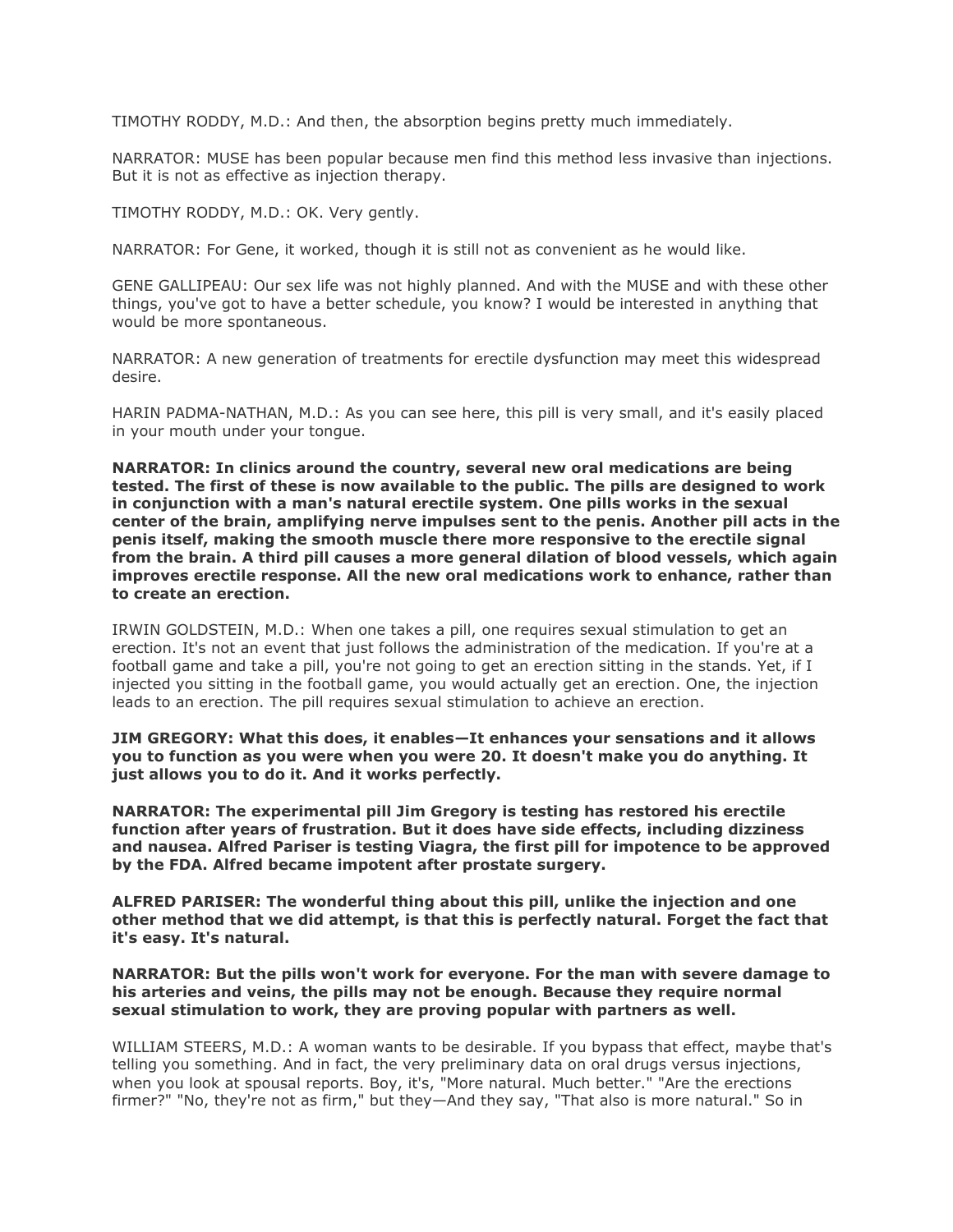fact, you have the partner saying feedback. I mean, when you treat erectile dysfunction, you're treating two people.

CHERYL PARISER: It was very important to both of us. And when he was able to get involved in this study, it really changed our lives, so to speak. We were back to normal.

ALFRED PARISER: I feel like the guy—like every young man feels when they first make their wife pregnant. And they walk around like they're a giant sperm bank. OK? I mean, yeah, that's the way I feel. I feel, my God, this is like this gift.

NARRATOR: A pill for impotence may help many men. But physicians and therapists with experience in this field caution that real solutions for sexual dysfunction are rarely so simple.

IRWIN GOLDSTEIN, M.D.: I remember when the implant came out, we thought we would never have any more problems with impotence. And then, when the drug for injection came out, this amazing thing that you could stick a needle in a man's penis and get an erection. We all thought that was the end of our problems with impotence. And now, the oral pill will come out.

RAYMOND ROSEN, Ph.D.: We have wonderful new treatments that I welcome wholeheartedly, and that will bring relief to millions of people. But let's not mistakenly think that because we know how some of these treatments work, that we understand how sexual dysfunction may have been caused in the first place. I believe, and I think most serious researchers in this field believe that sexual dysfunction involves a complex interplay of physical, medical factors, which are terribly important—and an interaction with the mental/emotional relationship aspects of the individual.

IRWIN GOLDSTEIN, M.D.: The pill is not the answer for everything, nor is any of the therapies individually the answer. But this field is alive. We're educating. We're learning. We're growing in our understanding not only of male sexuality, but female sexuality. This is a great era, because look back just 20 years ago. People with any forms of this dysfunction, where could they turn? They couldn't get any help. They couldn't get any understanding. We've come a long way, and we have a longer way to go.

HRVOJE BUBALO: Sex is a big, big part of human life, but it's not everything. So, I think love is number one, and understanding, especially in the marriage.

ALFRED PARISER: We're very lucky in that we have a very full and rich sex life. And an erection is only part of the sex life.

TANYA WILLIAMS: Sex is becoming one. I mean, literally, physically becoming one. It's a joining. It's a union. It's an ultimate expression. There's no other way to express that particular thing.

JERRY GLAZER: There's an expression, "Let's make love." And it doesn't mean, "Let's have sex." It's more than that. It's a broader concept. And to me, that's the most important thing in life.

ANNOUNCER: Still have questions about impotence? This is your chance to ask Dr. Irwin Goldstein, who is standing by. Log onto NOVA's Web site.

To order this show for \$19.95 plus shipping and handling, call 1(800) 949-8670. And to learn more about how science can solve the mysteries of our world, ask about our many other NOVA videos.

NOVA is a production of WGBH Boston.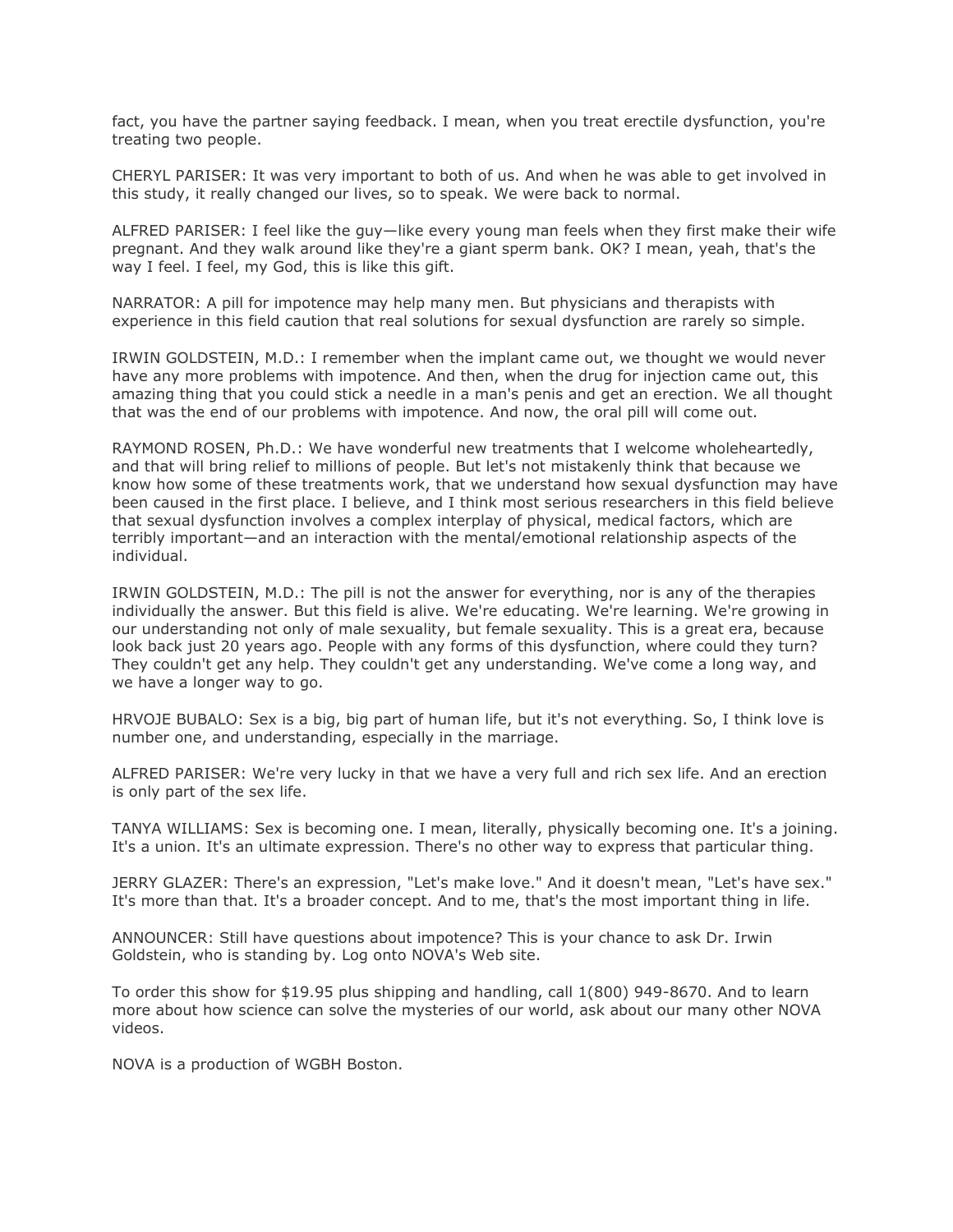Major funding for NOVA is provided by the Park Foundation. Dedicated to education and quality television.

And by Iomega, makers of the zip drive and 100-megabyte zip disks. Proudly bringing you the opportunity to learn new things, and the space to store them in your own personal library. Iomega. Because it's your stuff.

This program is funded in part by Northwestern Mutual Life, which has been protecting families and businesses for generations. Have you heard from the Quiet Company? Northwestern Mutual Life.

And by the Corporation for Public Broadcasting. And viewers like you.

This is PBS.

## **PRODUCTION CREDITS The Truth About Impotence** Produced and Directed by **Bob Burns Bill Wheatley** Written by **Bob Burns Stephen Braun** Executive Producers **Stephen Braun Randi Triant** Principal Research Director **John McKinlay, Ph.D.** Medical Advisors **Irwin Goldstein, MD Robert Krane, MD** Production Company **Cambridge Studios** Editor **Amy K. Young** Additional Editing **David W. Padrusch Eric Handley** Camera **Bob Burns** Audio **Mahatma Kane Jeeves** Online Editor **Dave Allen** Audio Mix **Richard Bock** Animation **Jed Schwartz** Music **James Bauer** Production Assistant **Dave Lipsky**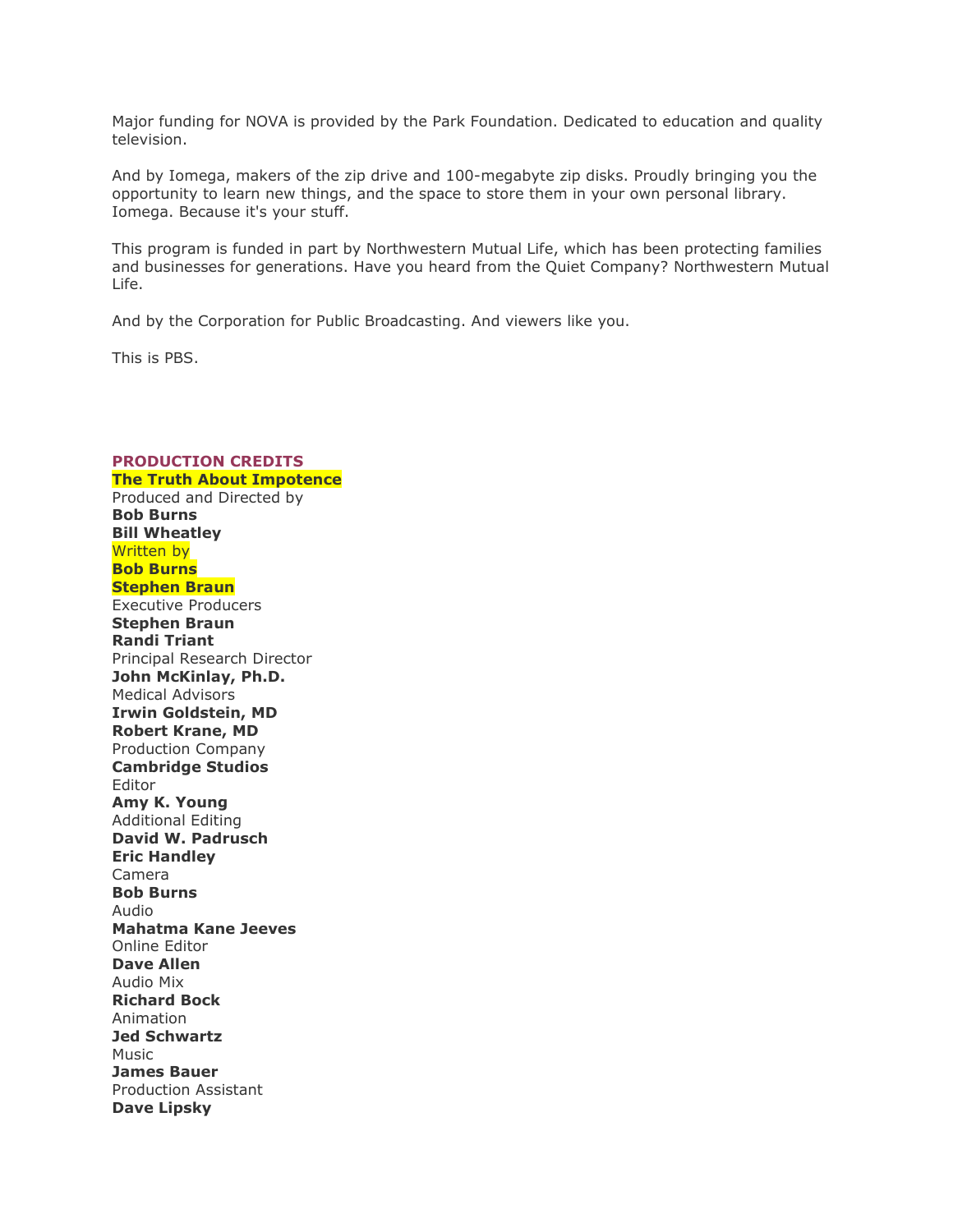Production Manager **E. D. Dorsey** Special Thanks **Bellevue Urology Associates, Bellevue WA Boston University Medical Center, Boston MA Lahey Hitchcock Clinic, Peabody MA Sound Urological Associates, Edmonds WA The Male Clinic, Santa Monica CA The Mentor Corporation, Santa Barbara CA Tower Urology Institute, Los Angeles CA University of Virginia Health Sciences Center, Charlottesville VA Windsor Court Hotel, New Orleans LA Andre Guay, MD Irwin Goldstein, MD Douglas Greer, MD Robert Krane, MD Milton Laken, MD Gary Leach, MD Frank McGovern, MD Abraham Morgentaler, MD Harin Padma-Nathan, MD Terry Payton, RN Timothy Roddy, MD Raymond Rosen, Ph.D. John Tuttle, MD** And the men and women who shared their stories during this production. **This program was funded by an unrestricted educational grant from Pfizer Inc.**

The Massachusetts Male Aging Study is supported by the National Institute on Aging, the National Institute for Diabetes and Digestive and Kidney Diseases, and the National Cancer Institute of the National Institutes of Health, Bethesda, MD.

NOVA Series Graphics **National Ministry of Design** NOVA Theme **Mason Daring Martin Brody** Closed Captioning **The Caption Center** Production Secretaries **Queene Coyne Linda Callahan** Publicity **Paul Marotta Thalassa Skinner Diane Buxton** Unit Managers **Jessica Maher Cesar Cabral** Paralegal **Nancy Marshall** Business Manager **Laurie Cahalane** Post Production Assistant **Franziska Blome**